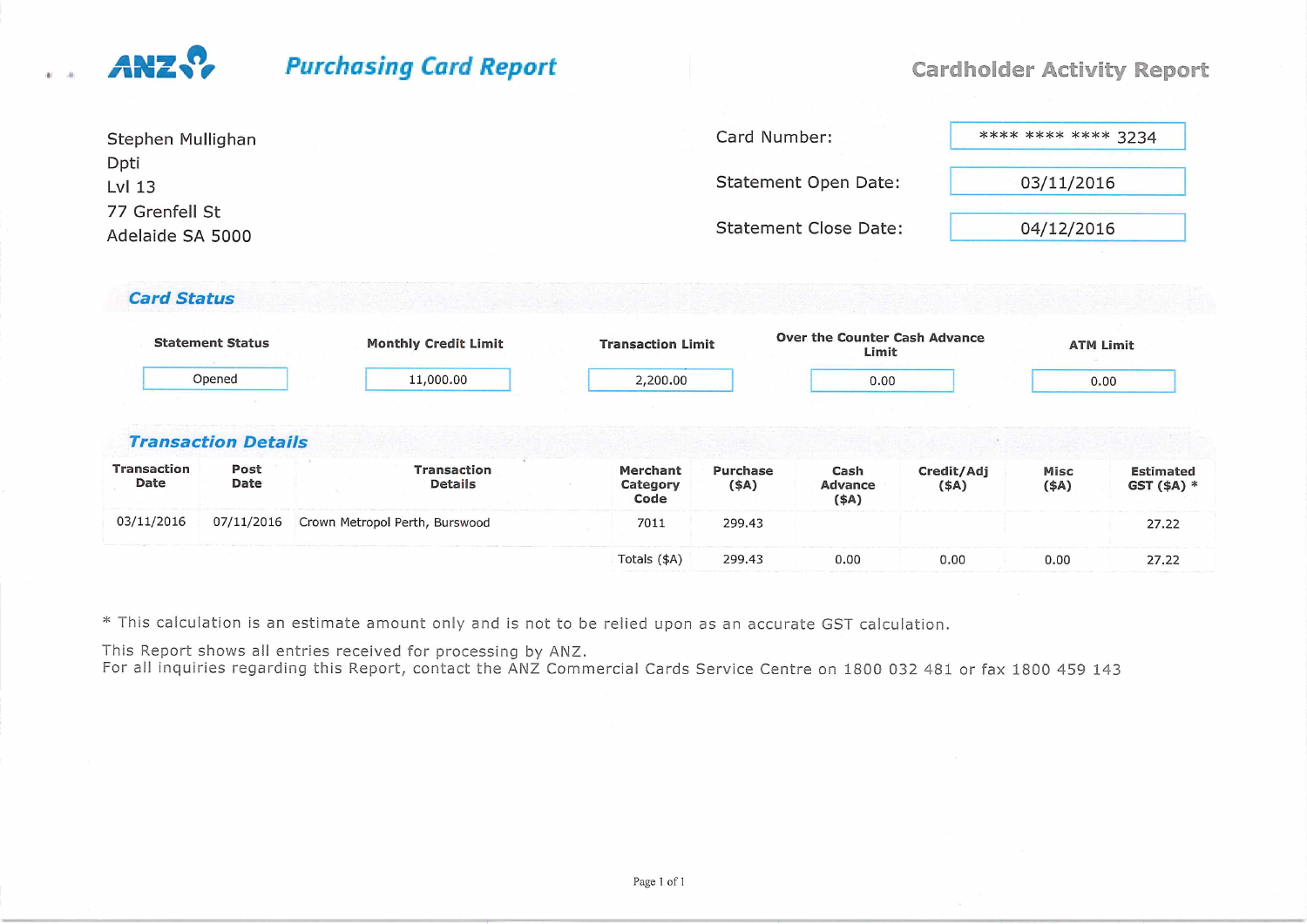# ANZ S

### **Purchasing Card Report**

#### **Cardholder Activity Report**

| John Bistrovic       | Card Number:                 | **** **** **** 2617 |
|----------------------|------------------------------|---------------------|
| Dpti<br>Gpo Box 1533 | <b>Statement Open Date:</b>  | 03/11/2016          |
| Adelaide SA 5001     | <b>Statement Close Date:</b> | 04/12/2016          |

#### Card Status

|                    | <b>Statement Status</b>    | <b>Monthly Credit Limit</b>    | <b>Transaction Limit</b> |          | Over the Counter Cash Advance<br>Limit |            |      | <b>ATM Limit</b> |
|--------------------|----------------------------|--------------------------------|--------------------------|----------|----------------------------------------|------------|------|------------------|
|                    | Opened                     | 11,000.00                      | 2,200.00                 |          | 0.00                                   |            |      | 0.00             |
|                    | <b>Transaction Details</b> |                                |                          |          |                                        |            |      |                  |
| <b>Transaction</b> | Post                       | <b>Transaction</b>             | Merchant                 | Purchase | Cash                                   | Credit/Adj | Misc | <b>Estimated</b> |
| Date               | Date                       | <b>Details</b>                 | Category<br>Code         | (SA)     | Advance<br>$($ \$A)                    | $($ \$A)   | (4A) | $GST(SA)$ *      |
| 04/11/2016         | 07/11/2016                 | Crown Metropol Perth, Burswood | 7011                     | 462.64   |                                        |            |      | 42.06            |
| 23/11/2016#        | 25/11/2016                 | Proof Laneway Rooms, Adelaide  | 5812                     | 30.00    |                                        |            |      | 2.73             |
|                    |                            |                                | Totals (\$A)             | 492.64   | 0.00                                   | 0.00       | 0.00 | 44.79            |

\* This calculation is an estimate amount only and is not to be relied upon as an accurate GST calculation.

This Report shows all entries received for processing by ANZ.

For all inquiries regarding this Report, contact the ANZ Commercial Cards Service Centre on 1800 032 481 or fax 1800 459 143

# This transaction has been refunded by the Minister's Chief of Staff - receipt attached